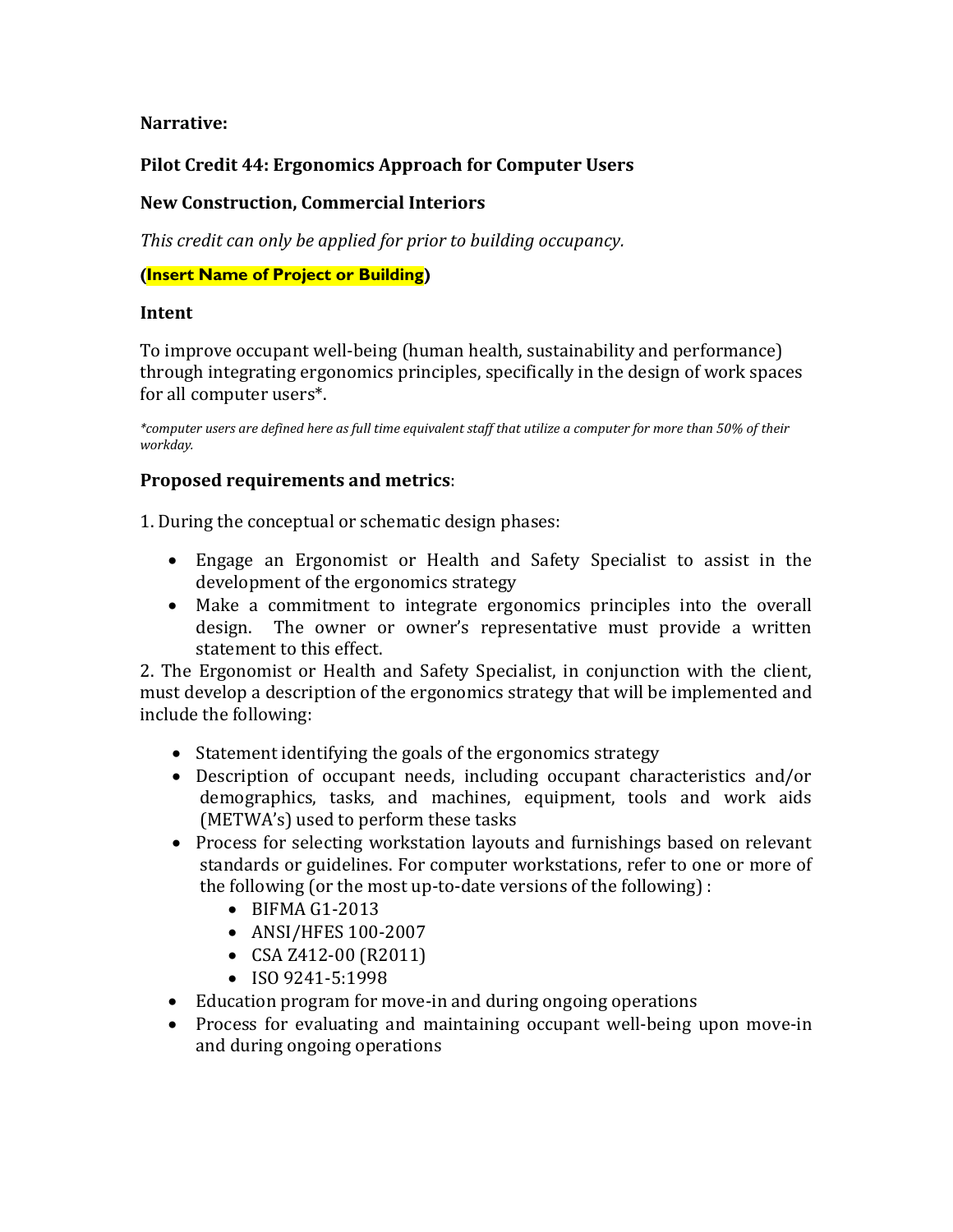#### **How requirements are met**:

- 1. (Name of Ergonomist or Health and Safety Specialist) Mallory Lynch, MA, Certified Ergonomics Associate through BCPE has been engaged during the schematic design phase of **(Name of project)**, and the campus has developed an ergonomics strategy for computer users. The owner or owner's representative has written a statement (attached) making a commitment to integrate these ergonomics principles into the overall design for the **(Name**) of project).
- 2. The UC Berkeley campus has Health and Safety Guidelines for Computer Users as part of its Injury Illness Prevention Program. The goals of the ergonomics strategy are to (a) reduce exposure to work-related musculoskeletal disorders by reducing the risk of awkward and static postures in the design, specification, layout and use of the workstations, (b) increase movement opportunities to mitigate sedentary behavior through a Stretch Break software program and (c) accommodate technology changes by providing deeper workstations or a retractable keyboard tray to allow for proper visual distance when using two flat panel monitors or a monitor, docking station and laptop.
- 3. The project manager, architect and ergonomist will consult with the building occupants to analyze their needs. The occupants will be provided with either mock ups or visual representations of design specifications and layouts to provide input. UC has negotiated Strategic Sourcing Agreements that enable departments to purchase computer furniture and equipment that meet or exceed the ANSI/HFES 100-2007 standard. We maintain a pre-approved product list available at [https://uhs.berkeley.edu/facstaff/ergonomics/pre](https://uhs.berkeley.edu/facstaff/ergonomics/pre-approved-product-list)[approved-product-list,](https://uhs.berkeley.edu/facstaff/ergonomics/pre-approved-product-list) and also use the attached checklists for Interior Designers, DCWEs, systems furniture, task chairs to ensure the furniture and equipment outside the pre-approved list meets the ANSI/HFES 100-2007 standard for computer users. These products offer a wide range of adjustability and reduce the risk of work-related musculoskeletal disorders through adjustability and ample work surface to support the computer equipment and peripherals. This list covers computer peripherals including keyboards, mice, and keyboard trays.
- 4. (Name of project) will incorporate adjustable computer workstations with either a fixed height workstation and an attached keyboard tray or a fully user adjustable workstation. There will also be side work areas for noncomputer tasks, such as reading, writing and meetings, fully adjustable ergonomic task chairs and lockable storage. The occupants will be supplied with either dual adjustable landscape monitors and external computer equipment or a monitor, docking station and laptop. Telephone headsets, document holders and ergonomic keyboards and mice will be provided as the job warrants.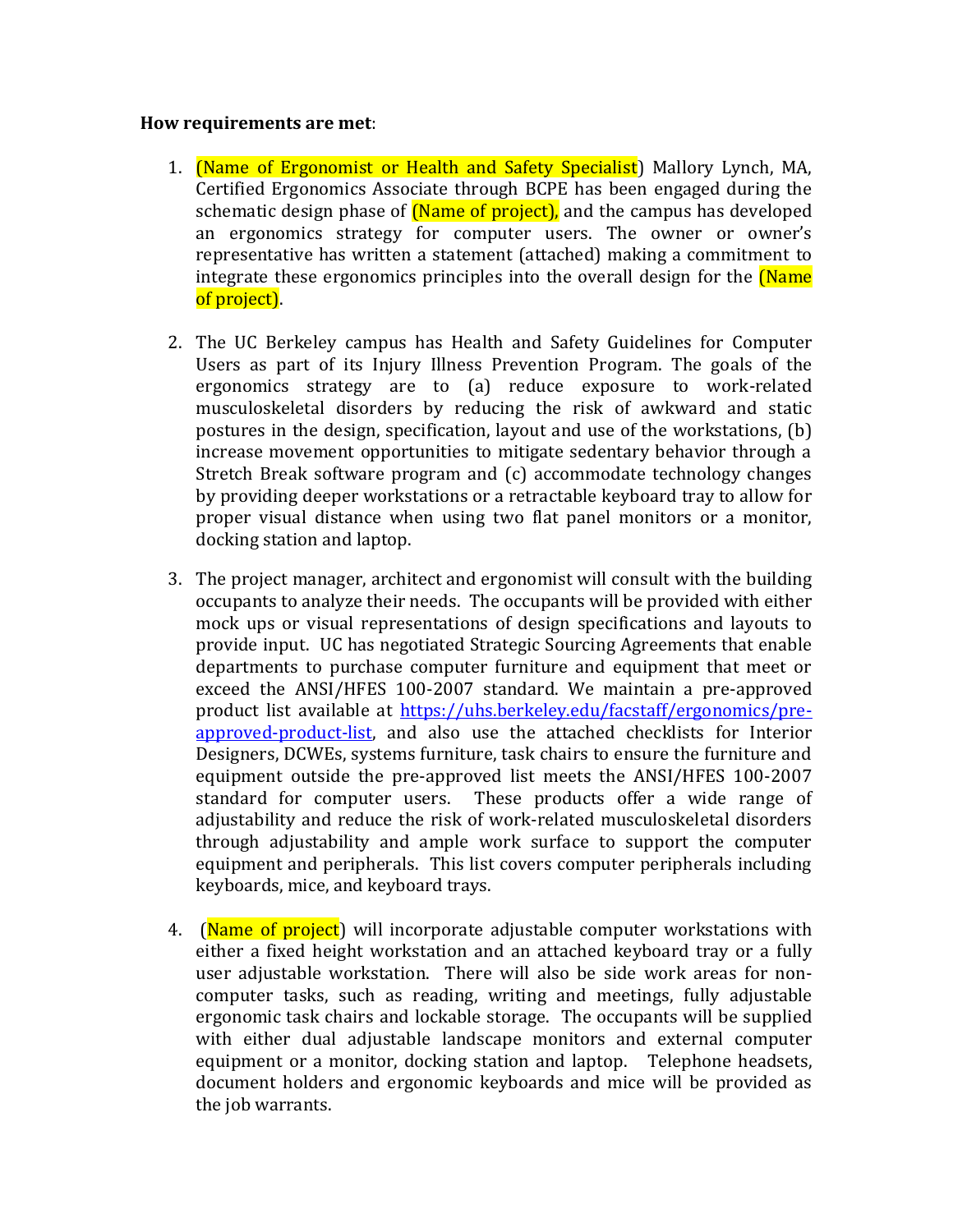- 5. Ergonomics education will be provided to the occupants using the following approaches:
	- a. Interactive [Computer Health Matters trainings](https://uhs.berkeley.edu/facstaff/ergonomics/classes-workshops) can be taken either in person (taught by campus ergonomist) or online.
	- b. Be Well at Work [Ergonomics website](https://uhs.berkeley.edu/bewellatwork/ergonomics) provides ergonomics resources and information for computer users including the Campus Computer Health and Safety guidelines, and the pre-approved product list of computer workstation furniture and equipment. [https://uhs.berkeley.edu/facstaff/ergonomics/pre-approved](https://uhs.berkeley.edu/facstaff/ergonomics/pre-approved-product-list)[product-list](https://uhs.berkeley.edu/facstaff/ergonomics/pre-approved-product-list)
	- c. Appointments to learn about or select adjustable computer workstation furniture and chairs can be scheduled at the Campus ergonomics showroom by calling 1-877-722-9090.
	- d. Ctrl Work stretch break software is downloadable through blu.berkeley.edu
	- e. For more information about training and support, please see: <https://uhs.berkeley.edu/facstaff/ergonomics/evaluators>
- 6. Preventive workstation evaluations for all faculty and staff who use a computer four hours a day or more are (1) required by the campus Health and Safety Guidelines for Computer Users, and (2) the responsibility of each department. **(Name of project)** has a Department Safety Coordinator and at least one staff or faculty member who serve as a Department Computer Workstation Evaluator (DCWE) after being trained by the campus-wide ergonomics program.
- 7. A plan has been developed to meet the ergonomics goals, track results, and identify areas of potential improvement, including:
	- a. Plan and goals: **(Name of project)** will be furnished with computer furniture and equipment that meet or exceed the ANSI/HFES 100- 2007 standard. **(Name of project)** goals and plans are part of our campus-wide ergonomics program and are widely available through the program's website: [http://www.uhs.berkeley.edu/facstaff/ergonomics/ergoatwork.shtm](http://www.uhs.berkeley.edu/facstaff/ergonomics/ergoatwork.shtml) [l](http://www.uhs.berkeley.edu/facstaff/ergonomics/ergoatwork.shtml)
	- b. Ongoing feedback: workstation evaluations are performed by the Department Computer Workstation Evaluators (DCWE) for all building occupants using a computer 50% time or more. DCWE(s) will perform evaluations upon building occupancy, and as needed thereafter for new users, survey respondents scoring 11 or less, and by request on an ongoing basis.
	- c. Ongoing access to equipment and education is also available through our campus-wide program, please see 2 below.
	- d. User survey: the department will conduct a computer user survey (see attached) of relevant users with the following goals and follow-up: